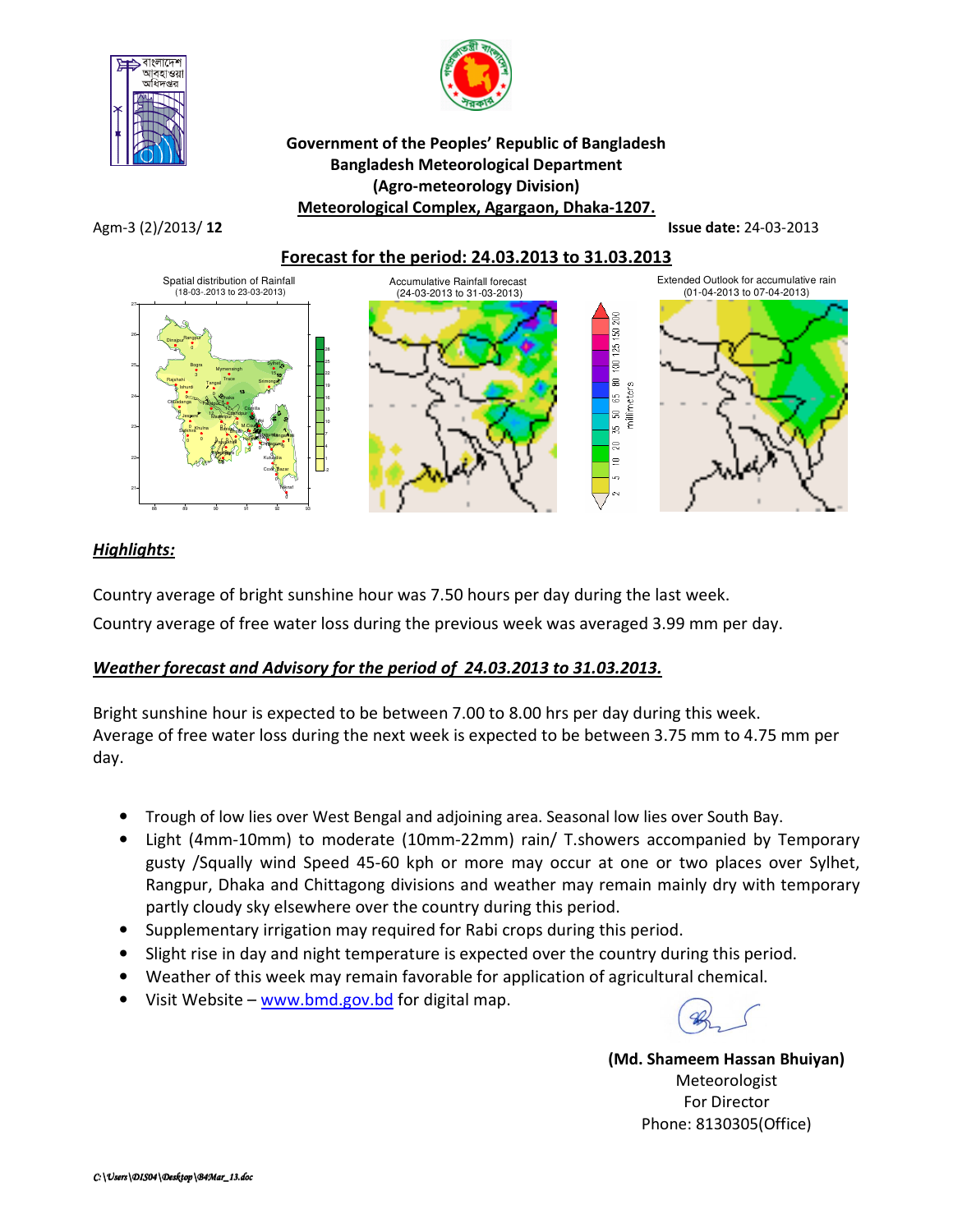# Bengal Version





#### প্ৰধান বৈশিষ্ট্য সমূহঃ-

গত সপ্তাহে দেশের দৈনিক উজ্জ্বল সূর্যকিরণ কালের গড় ৭.৫০ ঘন্টা ছিল । গত সপ্তাহে দেশের দৈনিক বাষ্পীভবনের গড় ৩.৯৯ মিঃ মিঃ ছিল।

#### আবহাওয়া পূৰ্বাভাসঃ-২৪-০৩-২০১৩ থেকে ৩১-০৩-২০১৩ ইং পৰ্যন্ত।

এ সপ্তাহে দৈনিক উজ্জুল সূৰ্য কিরণ কাল ৭.০০ থেকে ৮.০০ ঘন্টার মধ্যে থাকতে পারে ।

আগামী সপ্তাহের বাষ্পীভবনের দৈনিক গড় মান ৩.৭৫ মিঃমিঃ থেকে ৪.৭৫ মিঃমিঃ থাকতে পারে।

- লঘুচাপের বর্ধিতাংশ পশ্চিম বঙ্গ এবং তৎসংলগ্ন এলাকায় অবস্থান করছে। মৌসূমী লঘুচাপ দক্ষিণ বঙ্গোপসাগরে অবস্থান করছে।
- এ সময়ে সিলেট, রংপুর, ঢাকা এবং চট্রগ্রাম বিভাগের দু'এক স্থানে ঘন্টায় ৪৫-৬০ কি.মি. বা আরো অধিক বেগে অস্থায়ীভাবে দমকা/ঝড়ো হাওয়াসহ হাল্কা (08-১০ মিঃ মিঃ) থেকে মাঝারী (১০-২২ মিঃমিঃ) ধরনেরবৃষ্টি /বজ্র বৃষ্টি হতে পারে এবং দেশের অন্যত্র আকাশ আংশিক মেঘলাসহ আবহাওয়া প্রধানতঃ শুষ্ক থাকতে পারে।
- এ সময়ে সারাদেশের দিন ও রাতের তাপমাত্রা সামান্য বৃদ্ধি পেতে পারে।
- বর্তমান রবি শস্যে সম্পূরক সেচের প্রয়োজন হতে পারে।
- এ সপ্তাহের আবহাওয়া কৃষি রাসায়নিক দ্রব্য ভূমি ও আকাশ থেকে ছিটানোর উপযোগী থাকতে পারে।
- ডিজিটাল map দেখুন www.bmd.gov.bd

(মোঃ শামীম হাসান ভূইয়া ) আবহাওয়াবিদ পরিচালকের পক্ষে ফোনঃ ৮১৩০৩০ $\alpha$ (দপ্তর)